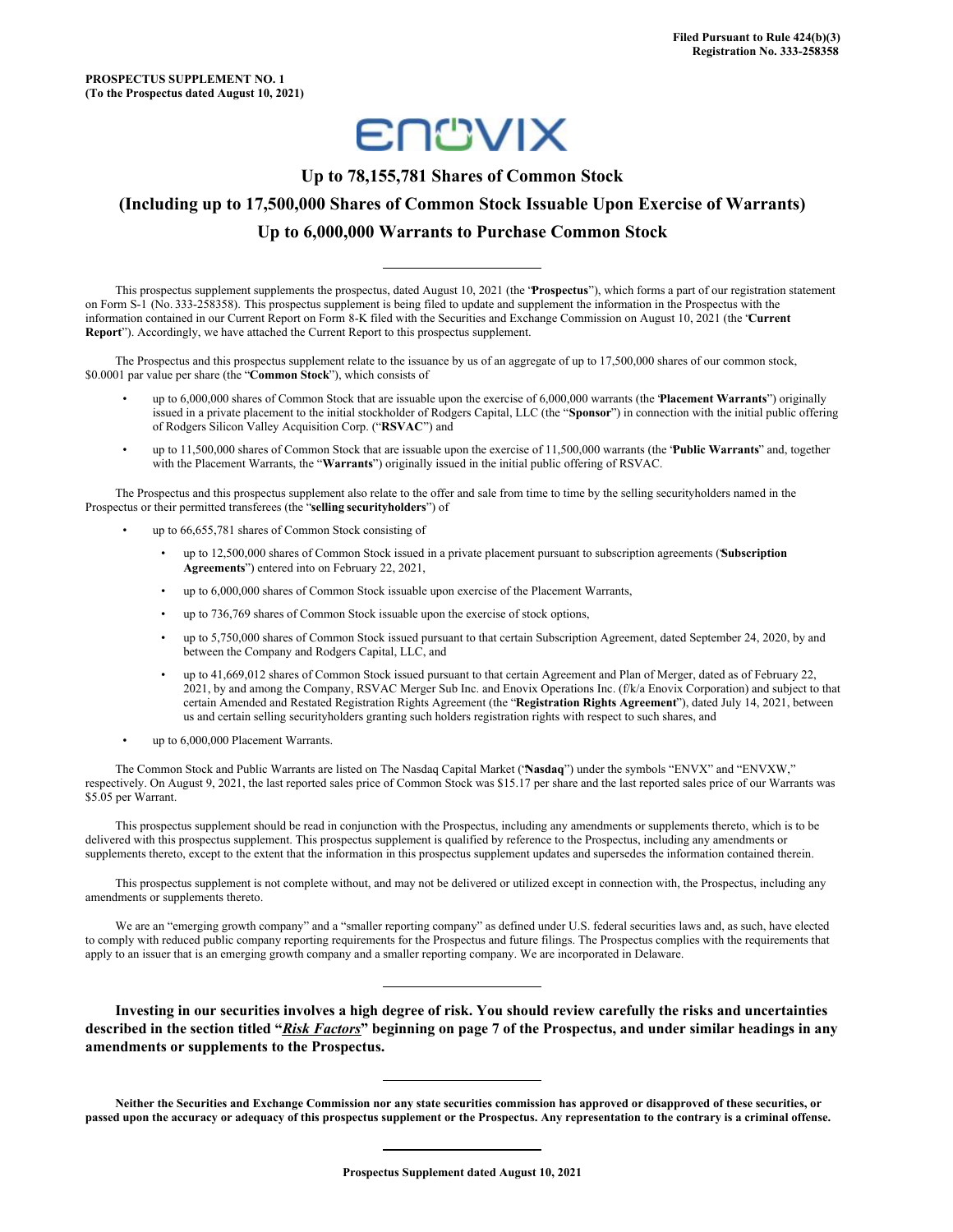# **UNITED STATES SECURITIES AND EXCHANGE COMMISSION**

**WASHINGTON, D.C. 20549**

## **FORM 8-K**

## **CURRENT REPORT**

**Pursuant to Section 13 or 15(d) of the Securities Exchange Act of 1934**

**Date of Report (Date of earliest event reported): August 10, 2021**

# **Enovix Corporation**

**(Exact name of Registrant as Specified in Its Charter)**

**(State or Other Jurisdiction**

**of Incorporation) (Commission File Number)**

**Delaware 001-39753 20-5871008 (IRS Employer Identification No.)**

**3501 W. Warren Avenue Fremont, California 94538 (Address of Principal Executive Offices) (Zip Code)**

**Registrant's Telephone Number, Including Area Code: (510)695-2350**

**N/A**

**(Former Name or Former Address, if Changed Since Last Report)**

Check the appropriate box below if the Form8-K filing is intended to simultaneously satisfy the filing obligation of the registrant under any of the following provisions:

☐ Written communications pursuant to Rule 425 under the Securities Act (17 CFR 230.425)

☐ Soliciting material pursuant to Rule 14a-12 under the Exchange Act (17 CFR 240.14a-12)

 $\Box$  Pre-commencement communications pursuant to Rule 14d-2(b) under the Exchange Act (17 CFR 240.14d-2(b))

 $\Box$  Pre-commencement communications pursuant to Rule 13e-4(c) under the Exchange Act (17 CFR 240.13e-4(c))

Securities registered pursuant to Section 12(b) of the Act:

|                                                | Trading      | Name of each exchange       |
|------------------------------------------------|--------------|-----------------------------|
| Title of each class                            | Symbol(s)    | on which registered         |
| Common Stock, par value \$0.0001 per share     | <b>ENVX</b>  | The Nasdaq Stock Market LLC |
| Warrants, each whole warrant exercisable for   | <b>ENVXW</b> | The Nasdaq Stock Market LLC |
| one share of Common Stock at an exercise price |              |                             |

**of \$11.50 per share**

Indicate by check mark whether the registrant is an emerging growth company as defined in Rule 405 of the Securities Act of 1933 (§ 230.405 of this chapter) or Rule 12b-2 of the Securities Exchange Act of 1934(§ 240.12b-2 of this chapter).

Emerging growth company  $\boxtimes$ 

If an emerging growth company, indicate by check mark if the registrant has elected not to use the extended transition period for complying with any new or revised financial accounting standards provided pursuant to Section 13(a) of the Exchange Act.  $\Box$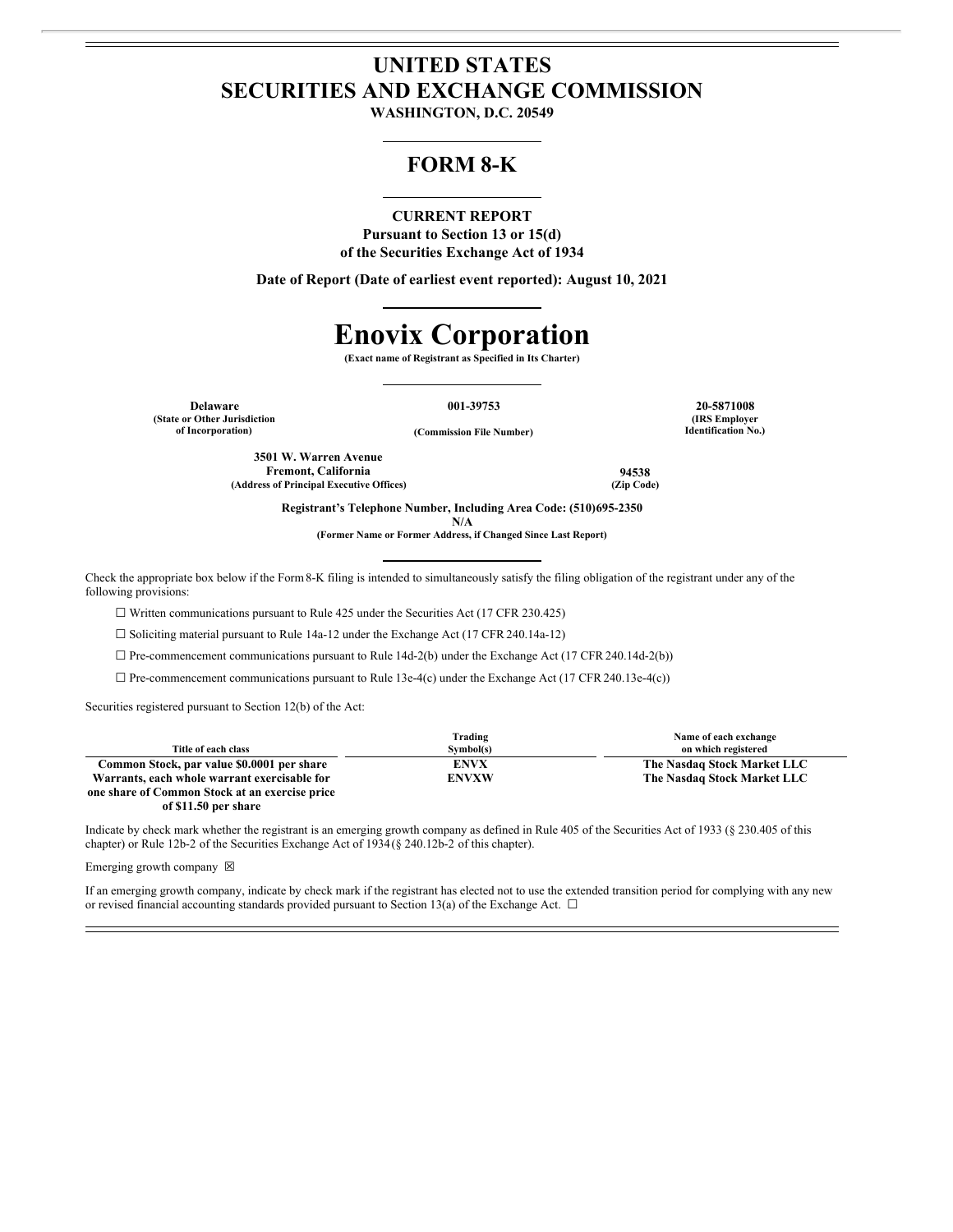#### **Introductory Note**

On July 14, 2021 (the "*Closing Date*"), Enovix Corporation, a Delaware Corporation ("*Legacy Enovix*"), Rodgers Silicon Valley Acquisition Corp., a Delaware Corporation (the "*RSVAC*"), and RSVAC Merger Sub Inc., a Delaware Corporation and wholly owned subsidiary of RSVAC ("*Merger Sub*"), consummated the closing of the transactions contemplated by the Agreement and Plan of Merger, dated February 22, 2021, by and among RSVAC, Merger Sub and Legacy Enovix (the "*Merger Agreement*"),

Pursuant to the terms of the Merger Agreement, a business combination of RSVAC and Legacy Enovix was effected by the merger of Merger Sub with and into Legacy Enovix, with Legacy Enovix surviving as a wholly owned subsidiary of RSVAC (the "*Merger*" and, collectively with the other transactions described in the Merger Agreement, the "*Business Combination*"). Following the consummation of the Merger, Legacy Enovix changed its name to Enovix Operations Inc., and RSVAC changed its name from Rodgers Silicon Valley Acquisition Corp. to Enovix Corporation (the "*Company*").

This Current Report on Form8-K is being filed in order to include (a) the unaudited condensed consolidated financial statements of Legacy Enovix as of June 30, 2021 and for the three and six months ended June 30, 2021 and 2020, (b) the Management's Discussion and Analysis of Financial Condition and Results of Operations of Legacy Enovix for the three and six months ended June 30, 2021 and 2020 and (c) additional factors that may affect the Company's future results (the "*Company's Risk Factors*").

#### **Item 9.01 Financial Statements and Exhibits.**

(a) Financial statements.

The unaudited condensed consolidated financial statements of Legacy Enovix as of June 30, 2021 and for the three and six months ended June 30, 2021 and 2020, and the related notes thereto are attached as Exhibit 99.1 and are incorporated herein by reference. Also included as Exhibits 99.2 and 99.3 and incorporated herein by reference are the Management's Discussion and Analysis of Financial Condition and Results of Operations of Legacy Enovix for the three and six months ended June 30, 2021 and 2020 and the Company's Risk Factors.

#### (d) Exhibits.

| Exhibit<br><b>Number</b> | <b>Description</b>                                                                                                                                                   |
|--------------------------|----------------------------------------------------------------------------------------------------------------------------------------------------------------------|
| 99.1                     | Unaudited condensed consolidated financial statements of Legacy Enovix as of June 30, 2021 and for the three and six months ended<br>June 30, 2021 and 2020.         |
| 99.2                     | Management's Discussion and Analysis of Financial Condition and Results of Operations of Legacy Enovix for the three and six months<br>ended June 30, 2021 and 2020. |
| 99.3                     | <b>Risk Factors.</b>                                                                                                                                                 |
| 104                      | Cover Page Interactive Data File (embedded within the Inline XBRL document).                                                                                         |